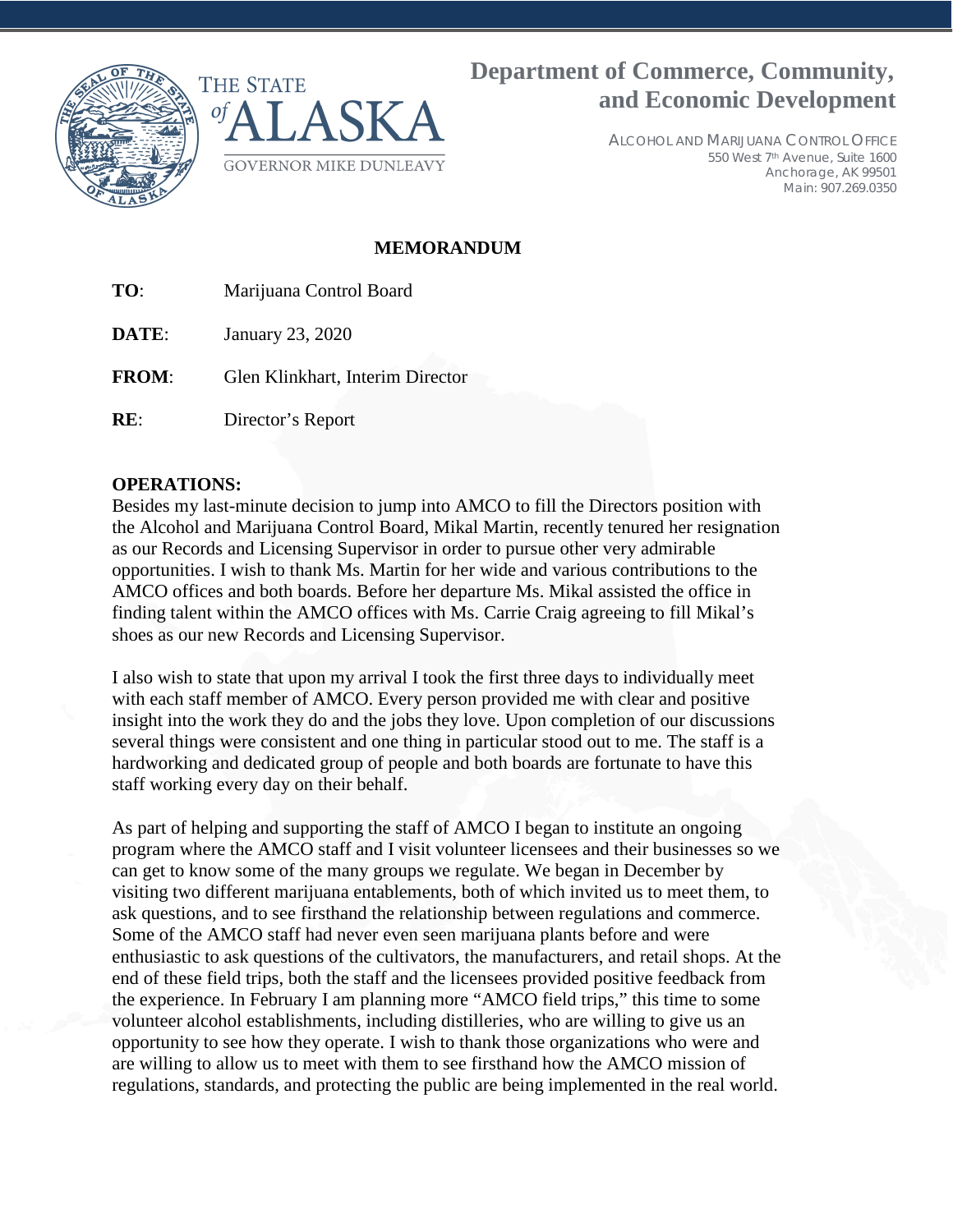On a negative note, in January AMCO received reliable information from a concerned licensee that a disgruntled employee had made threats to harm AMCO staff. The threat was taken seriously with the Department of Public Safety becoming involved as an investigating agency. I am grateful for the call from the licensee and I thank them for being willing to cooperate with the investigation. AMCO staff and I developed a series of procedures to increase the safety of everyone at work as well as providing security assistance to staff walking to and from the office. Additionally, I am working on having a class on workplace safety presented to the AMCO staff in the coming months.

Two additional AMCO job openings have been posted and resumes accepted for a Program Coordinator and a Local Government Specialist. The postings, interviews, and final selection is expected to be completed soon. There has been a lot of very good board discussions in the past around "working groups" and how such groups can help the board, the industry, and public with larger, more complex projects and I completely support such endeavors. Oversight of these working groups will be one of the roles and responsibilities of our new Program Coordinator. Additionally, reviewing the minutes from the last several board meetings, I noticed there was a great amount of board discussion about industry outreach and education. Being a very staunch supporter of education myself, I will be looking forward to the incoming Local Government Specialist whose job will include education and industry outreach. That being stated, I have made it clear to the entire AMCO staff that education, outreach, helping licensees and the public will always be the responsibly of all staff members, including myself.

Recently a major public health issue was discovered concerning a marijuana licensee which took up most, if not all, of the AMCO resources away from both boards for several weeks and would have been nearly impossible to overcome if not for the hard work of the AMCO licensing staff, admin staff, and the enforcement team. Additionally, we were fortunate to received additional help from our friends at the SOA Department of Health and Social Services, the Department of Environmental Conservation, and the Department of Law. Finally, it was also several licensees and industry leaders who assisted the State of Alaska in helping to inform the public and who volunteered to assist in recovering tainted items from across the state. This was a major undertaking and I wish to thank everyone for their assistance during this time.

Over the past two months several operational concerns have become evident as AMCO and your director struggles to meet the needs and expectations of two very different boards. One of the reasons I agreed to this position was because I wanted to see where I could best assist these two boards. I was brought in to look at the environment at the AMC office, the boards, and to see what evidence I could uncover, and what, if any, conclusions and solutions I might create to solve potential issues.

I will tell you, the board, the same thing I have said to every chief of police, every commissioner, chief of staff or supervisor I have worked for. I am not a "yes" person. You may not like what I tell you but what I bring to you will be evidence based, and it will be the truth. If you choose to ignore what I present to you, then that is your decision.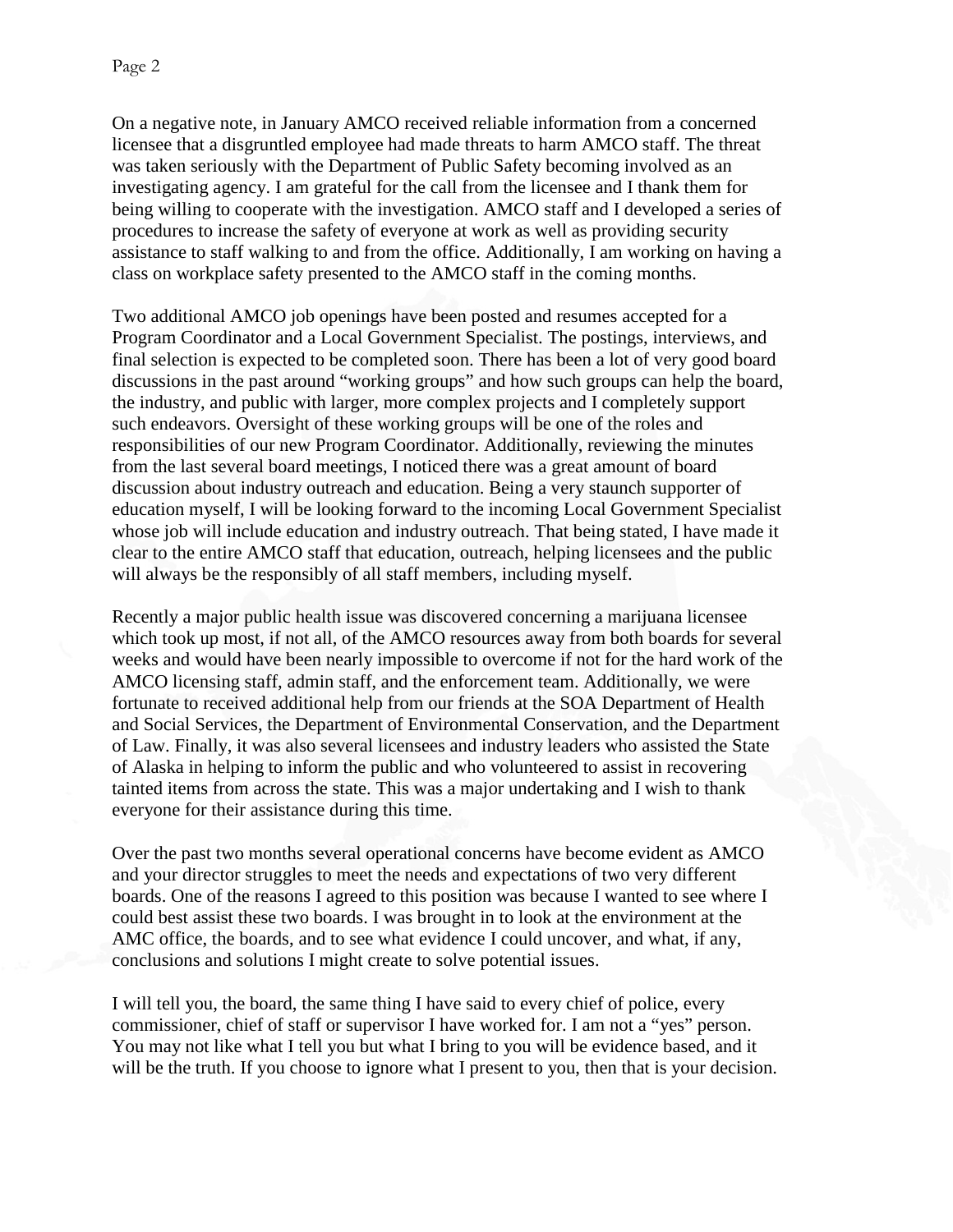I sleep well knowing I provided people with evidence-based decision-making opportunities.

One truth I have already reported is that the staff of AMCO is not broken, they are hardworking and often tired, but they are not broken. They do however need more help and more support from their director.

The second truth I bring forward to you is these two boards, the staff, the licensees, and the public are not being served equally or equitably by the Director or the AMC office. On any given day 75% to 90% of the director's job is spent working on day to day marijuana only issues. Additionally, most of the Director and staff time is spent on problems of the moment, fires which if not handled quickly will cause larger problems for the office and the board. This means there is no time and resources available to devote to long-term planning or the implementation of future goals for either board or the industries they are supposed to regulate. This problem of the day, or the moment, is not healthy nor sustainable for an organization like AMCO.

An additional symptom of such an environment is that the enforcement division of AMCO does not receive a proportional amount of the director's time, direction, and approval to provide consistent, fair, and equitable directions required in order to fairly regulate the licensees and to keep the public safe. They are a cornerstone of the regulatory process and they need to be able to have a defined purpose and clear processes to follow. I have a plan which, once in place, will allow me to spend a great deal more time with the entire enforcement team beginning in the second quarter of this year. I intend to help them with priorities, policies, procedures, mentoring, and assisting them in their mission of investigation, compliance and public safety.

There are many other issues caused by the current structure around AMCO and these two co-connected boards which I will not list here for the sake of brevity however each of the boards will continue to be confronted with ongoing, repetitive, issues if not properly addressed.

Please note these issues are not a reflection on current or former directors, for I stand before you on the shoulders of all the directors who came before me. Nor are any of these issues a reflection on the staff or the members of either board. These issues are not selfcorrecting and they will not be resolved by finding a better, smarter, or harder working, director, staff, or members of the board.

I have been taught over the years to believe if one is going to point out problems, then one also has a responsibility to also bring forth solutions to those problems. In that vein I have developed a plan of action to create a better way for AMCO to truly serve BOTH boards, the staff, the licensees, and the public.

I am moving forward to bring to onboard within the AMC offices not one, but two deputy directors, each responsible for one of the two boards, one for Alcohol, and one for Marijuana. Each of these directors will devote 100% of their time, resources, and efforts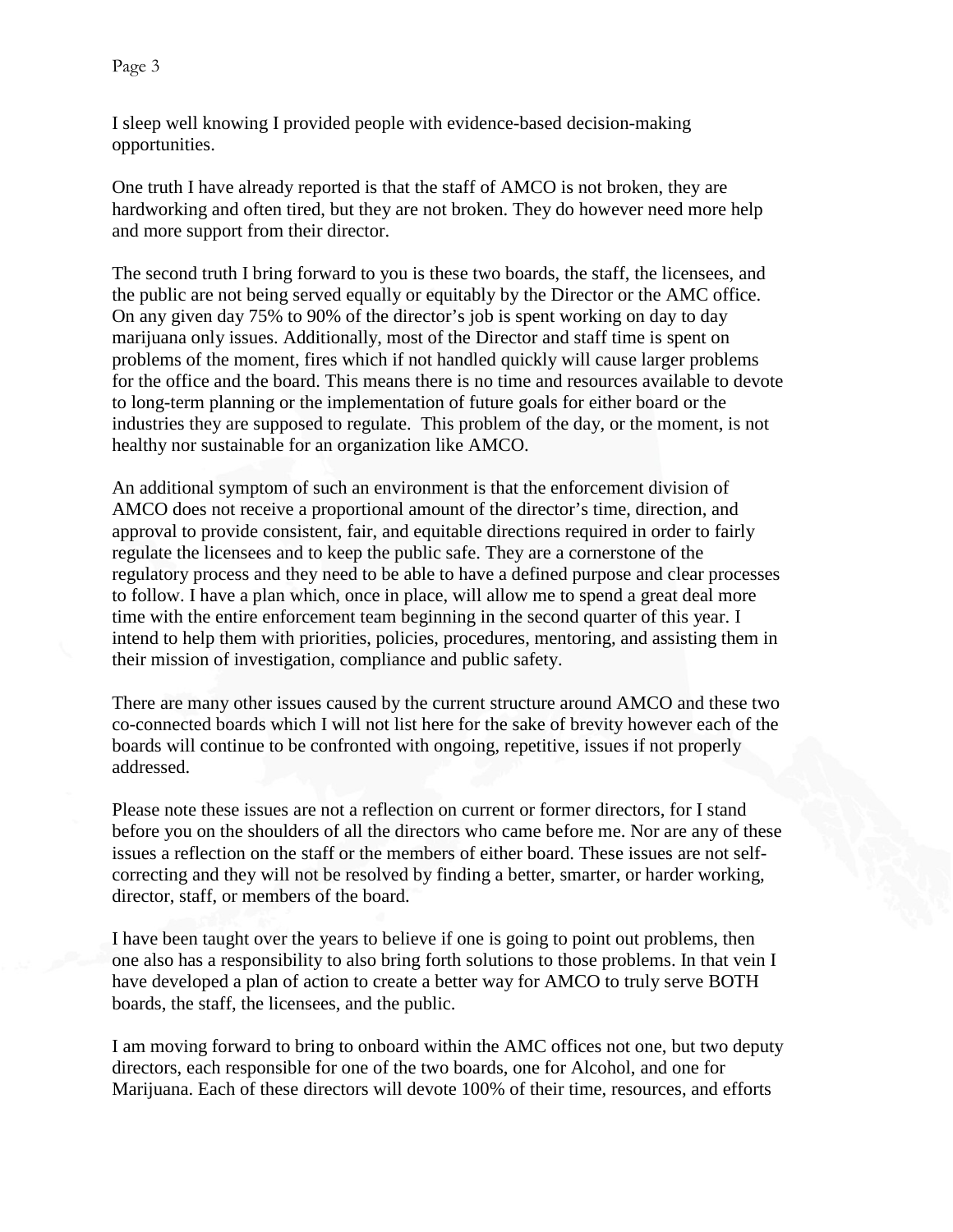to their single boards and respective licensees. Under this plan the AMCO staff should not be negatively affected rather the staff will be more effective and efficient as they will be able to work with one point of responsibility for each unique industry. Licensees and board members will be better served with one director devoted solely to the unique issues each industry faces at the office level as well as at the board meetings.

Like an arranged marriage, these two boards were put together as a marriage of convenience. I understand it was necessary in helping to create an entirely new industry from scratch. However, after two plus years of being tied together there are clearly irreconcilable differences between them. Rather than forcing each board to stay in an unhealthy co-dependency situation I am proposing giving these two boards the autonomy and the attention they each need to prosper on their own, with their own direction, and their own deputy director.

This analysis was not made in a vacuum nor was it made lightly. It was made with weeks of fact gathering, analysis, and input from the many reliable witnesses and from every process I evaluated. The staff, the licensees, and I believe the board wants change for the better. It is said the definition of "insanity" is doing the same thing over and over and expecting a different outcome. What I propose is to try something different, and to create something better for both industries. Providing each board their own deputy director will provide both groups the ability to be better, not just now but in the future.

Once this plan is in place I expect there will be a request to the legislature to make a minor change to the state statute governing a single director of AMCO and to make the law reflect two separate and independent boards, each with their own director. I have just received a proposed legislative overview which is provided to board for consideration and which will be discussed later in this meeting.

I understand this is a lot to process however I wish to be cognizant of the board's time as well as the time of people who are patiently listening to this board meeting. I am available to discuss all of my report in more specifics should the board wish to engage in a larger or more detailed conversation around this internal restructuring of the AMC office and its relationship with the two boards.

#### **REGULATIONS:**

Attached to this report is a regulations projects spreadsheet.

Additionally, at the regulations section of the agenda I will be formally requesting considerations for regulation additions and changes which were developed after seeing the need for regulatory mitigations to issues regarding the safety of the public as it pertains marijuana product safety.

#### **NEXT MEETING:**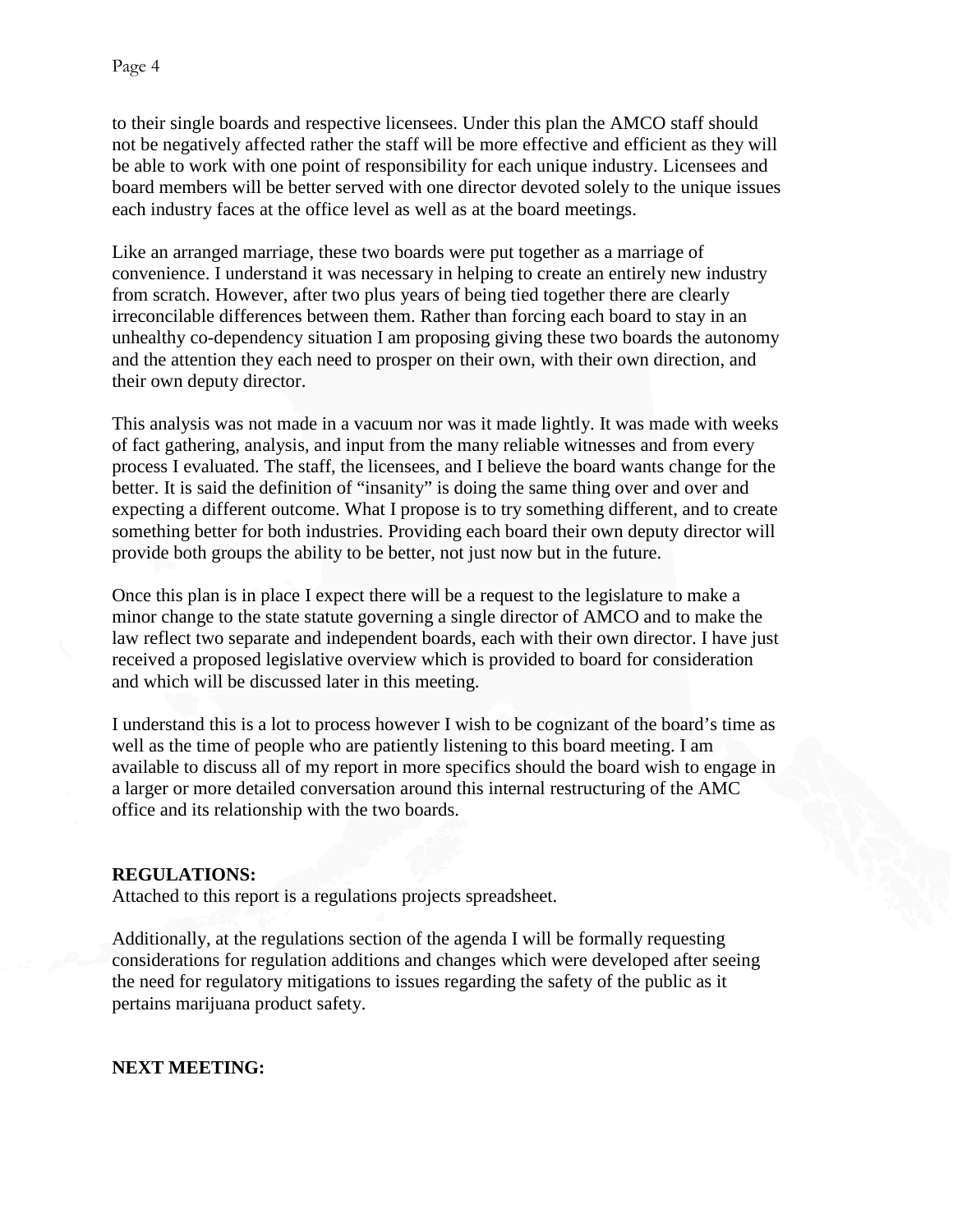Page 5

The next Marijuana Board meeting is scheduled for April 2 and April 3, 2020 in Anchorage. The intent is to start the meetings each day at 9 am.

Applications must be deemed complete by examiners by March 13<sup>nd</sup>, 2020 to be on the meeting agenda.

*Glen Klinkhart* Interim Director Alcohol & Marijuana Control Board 550 W 7th Ave #1600, Anchorage, AK 99501 Office (907) 269-0350